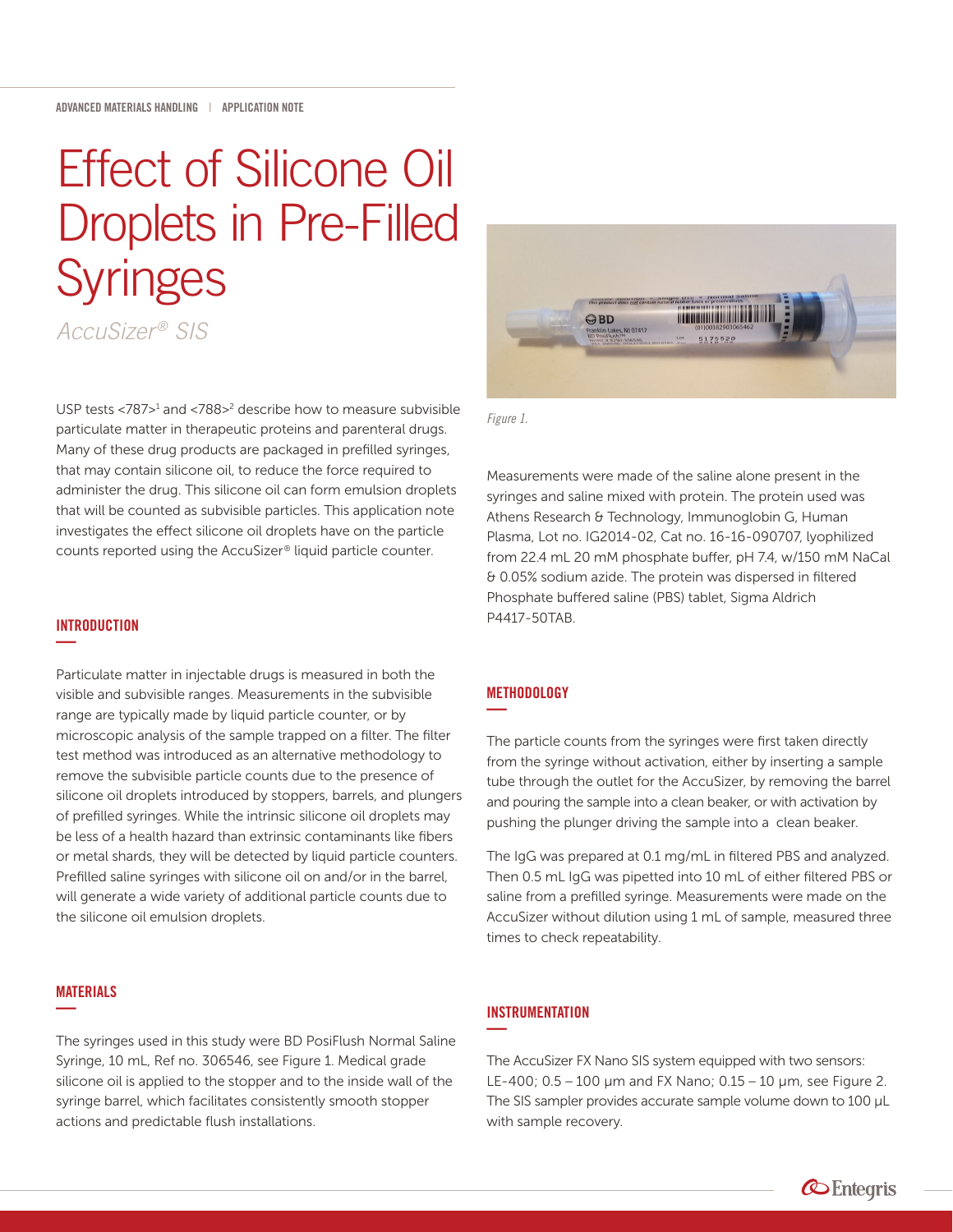

*Figure 2. The AccuSizer FX Nano SIS system*

*Note: Showing only the syringe sampler and two sensors, not the pulse height analyzer/counter or computer*

# RESULTS **—**

Eight syringes were chosen at random from the box of twenty four. Four were analyzed using only the LE400 sensor without activating the plunger, see Figure 3, and four were measured after activating the plunger to drive the sample into a clean beaker, see Figure 4. Particle size in μm is plotted on the x axis and concentration in particles/mL is plotted on the y axis.



*Figure 3. Without activation, sampled directly from the syringe*



*Figure 4. With activation, after extracting the sample by pushing the plunger*

#### **DISCUSSION —**

This experiment was designed expecting that activating the plunger would create a dramatic increase in particle concentration that could be attributed directly to the creation of additional silicone oil emulsion droplets. Instead, the syringe-to-syringe variation reported particle concentration was on par with the variation between activated vs. not activated samples. Two not activated results in Figure 3, have ~10,000 particles/mL >0.5 μm while the other two have ~20,000 particles/mL >0.5 μm. The activated results vary from ~16,000 particles/mL >0.5 μm to 28,000 particles/mL >0.5 μm.

## PROTEIN RESULTS **—**

USP <787> was written for therapeutic proteins and while the pass/fail criteria are set at 10 and 25 μm, identical to USP <788>, the FDA suggests measuring at smaller particle sizes to better understand which formulations lead to more or less aggregation.

The saline from three activated syringes and the IgG protein in filtered PBS were measured on the AccuSizer FX Nano SIS system using both sensors, see Figure 5 and Figure 6. Then the protein was diluted 2:1 using filtered PBS (blue) and saline from the activated syringes, see Figure 7.



*Figure 5. Saline (and silicone oil droplets) from three activated syringes*



*Figure 6. IgG protein in filtered PBS*